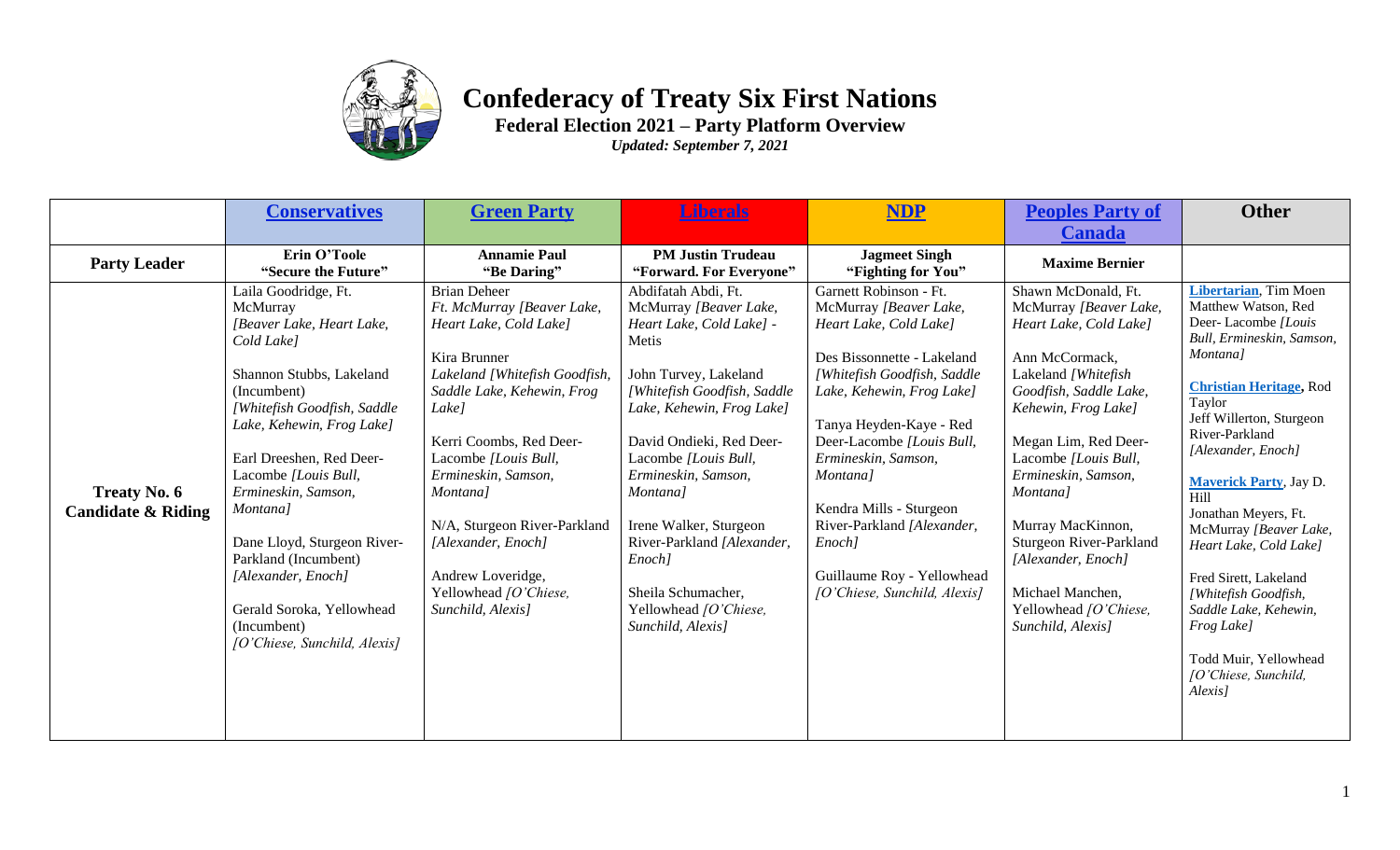| <b>Voting Record of Incumbent</b>     | David Yurdiga, Conservative<br>Ft. McMurray<br>[Beaver Lake, Heart Lake, Cold<br>Lake l | Shannon Stubbs, Conservative<br>Lakeland<br>[Whitefish Goodfish, Saddle Lake,<br>Kehewin, Frog Lake] | Blaine Calkins, Conservative<br>Red Deer-Lacombe<br>[Louis Bull, Ermineskin, Samson,<br>Montana] | Dane Lloyd, Conservative<br>Sturgeon River-Parkland<br>[Alexander, Enoch] | Gerald Soroka, Conservative<br>Yellowhead<br>[O'Chiese, Sunchild, Alexis] |
|---------------------------------------|-----------------------------------------------------------------------------------------|------------------------------------------------------------------------------------------------------|--------------------------------------------------------------------------------------------------|---------------------------------------------------------------------------|---------------------------------------------------------------------------|
| <b>Bill C-15 "UNDRIP"</b>             | $2nd$ Reading - Nay                                                                     | $3rd$ Reading - Nay                                                                                  | $3rd$ Reading - Nay                                                                              | $3rd Reading - Navy$                                                      | 3rd Reading - Nay                                                         |
| *Rec'd Royal Assent*                  |                                                                                         |                                                                                                      |                                                                                                  |                                                                           |                                                                           |
| <b>Bill C-8 "Citizenship Act TRC</b>  | $2nd$ Reading - Yay                                                                     | 2 <sup>nd</sup> Reading - Yay                                                                        | $2nd$ Reading - Yay                                                                              | N/A                                                                       | $2nd$ Reading - Yay                                                       |
| CTA 94" *Rec'd Royal Assent*          |                                                                                         |                                                                                                      |                                                                                                  |                                                                           |                                                                           |
| <b>Bill C-12 "Net-Zero Emissions</b>  | $3rd$ Reading - Nay                                                                     | $3rd$ Reading - Nay                                                                                  | $3rd$ Reading - Nay                                                                              | $3rd$ Reading - Nay                                                       | $3rd$ Reading - Nay                                                       |
| <b>Accountability</b> " *Rec'd Royal  |                                                                                         |                                                                                                      |                                                                                                  |                                                                           |                                                                           |
| Assent*                               |                                                                                         |                                                                                                      |                                                                                                  |                                                                           |                                                                           |
| <b>Bill C-5 "National Day for</b>     | $2nd Reading - Yay$                                                                     | $2nd$ Reading - Yay                                                                                  | $2nd$ Reading - Yay                                                                              | $2nd$ Reading - Yay                                                       | $2nd Reading - Yay$                                                       |
| Truth & Reconciliation" *Rec'd        |                                                                                         |                                                                                                      |                                                                                                  |                                                                           |                                                                           |
| Royal Assent*                         |                                                                                         |                                                                                                      |                                                                                                  |                                                                           |                                                                           |
| <b>Bill C-237 "Establish National</b> | $2nd$ Reading - Yay                                                                     | $2nd Reading - Yay$                                                                                  | $3rd$ Reading - Yay                                                                              | 3rd Reading - Yay                                                         | $2nd$ Reading - Yay                                                       |
| <b>Framework for Diabete</b> " *Rec'd |                                                                                         |                                                                                                      |                                                                                                  |                                                                           |                                                                           |
| Royal Assent*                         |                                                                                         |                                                                                                      |                                                                                                  |                                                                           |                                                                           |

| <b>Voting Record – Party Leader</b>        | Erin O'Toole, Conservative | Justin Trudeau, Liberal | Jagmeet Singh, NDP  |
|--------------------------------------------|----------------------------|-------------------------|---------------------|
| (ifappliedble)                             |                            |                         |                     |
| <b>Bill C-15 "UNDRIP"</b>                  | $3rd$ Reading - Nay        | $3rd$ Reading - Yay     | $3rd$ Reading - Yay |
| *Rec'd Royal Assent*                       |                            |                         |                     |
| <b>Bill C-8 "Citizenship Act TRC</b>       | $2nd$ Reading - Yay        | N/A                     | $2nd$ Reading - Yay |
| CTA 94" *Rec'd Royal Assent*               |                            |                         |                     |
| <b>Bill C-12 "Net-Zero Emissions</b>       | N/A                        | N/A                     | $3rd$ Reading - Yay |
| <b>Accountability</b> " *Rec'd Royal       |                            |                         |                     |
| Assent*                                    |                            |                         |                     |
| <b>Bill C-5 "National Day for</b>          | $2nd Reading - Yay$        | N/A                     | $2nd$ Reading - Yay |
| <b>Truth &amp; Reconciliation</b> " *Rec'd |                            |                         |                     |
| Royal Assent*                              |                            |                         |                     |
| <b>Bill C-237 "Establish National</b>      | $3rd$ Reading - Yay        | $3rd$ Reading – Yay     | $2nd$ Reading - Yay |
| <b>Framework for Diabete</b> " *Rec'd      |                            |                         |                     |
| Royal Assent*                              |                            |                         |                     |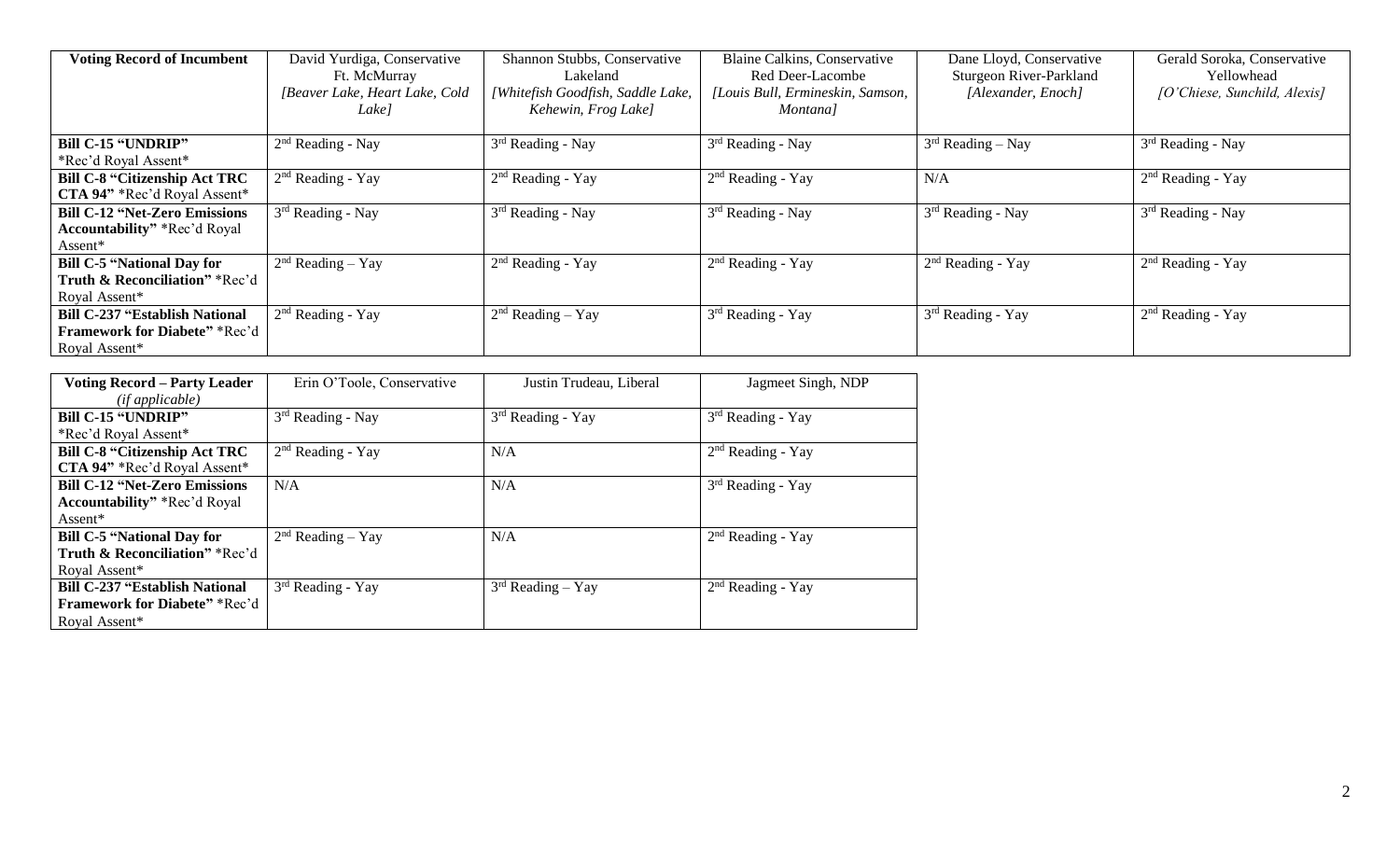| Topic – Area of<br><b>Commitment</b> | <b>Conservatives</b>                                                                                                                                                                                                                                                                                                                                                                                                                                                                                                                                                                                                                                                                                                                                                                                                                                                                                                                                      | <b>Green Party</b>                                                                                                                                                                                                                                                                                                                                                                                                                                                                                                                                                                                                                                                                                                                                                                                                                                                                                                                                                                                                       | <u>Liberals</u>                                                                                                                                                                                                                                                                                                                                                                                                                                                                                                                                                                                                                                                                                                                                                                                                                         | <b>NDP</b>                                                                                                                                                                                                                                                                                                                                                                                                                                                                                                                                                                                                                                                                                                                                                                                                                                                                                                                                                                                                                                                                                                                                                                                                                                   |
|--------------------------------------|-----------------------------------------------------------------------------------------------------------------------------------------------------------------------------------------------------------------------------------------------------------------------------------------------------------------------------------------------------------------------------------------------------------------------------------------------------------------------------------------------------------------------------------------------------------------------------------------------------------------------------------------------------------------------------------------------------------------------------------------------------------------------------------------------------------------------------------------------------------------------------------------------------------------------------------------------------------|--------------------------------------------------------------------------------------------------------------------------------------------------------------------------------------------------------------------------------------------------------------------------------------------------------------------------------------------------------------------------------------------------------------------------------------------------------------------------------------------------------------------------------------------------------------------------------------------------------------------------------------------------------------------------------------------------------------------------------------------------------------------------------------------------------------------------------------------------------------------------------------------------------------------------------------------------------------------------------------------------------------------------|-----------------------------------------------------------------------------------------------------------------------------------------------------------------------------------------------------------------------------------------------------------------------------------------------------------------------------------------------------------------------------------------------------------------------------------------------------------------------------------------------------------------------------------------------------------------------------------------------------------------------------------------------------------------------------------------------------------------------------------------------------------------------------------------------------------------------------------------|----------------------------------------------------------------------------------------------------------------------------------------------------------------------------------------------------------------------------------------------------------------------------------------------------------------------------------------------------------------------------------------------------------------------------------------------------------------------------------------------------------------------------------------------------------------------------------------------------------------------------------------------------------------------------------------------------------------------------------------------------------------------------------------------------------------------------------------------------------------------------------------------------------------------------------------------------------------------------------------------------------------------------------------------------------------------------------------------------------------------------------------------------------------------------------------------------------------------------------------------|
| <b>INDIGENOUS AFFAIRS</b>            | Develop a comprehensive plan to<br>$\bullet$<br>implement TRC Calls to Action 71<br>through 76.<br>Fund the investigation at all former<br>$\bullet$<br>residential schools in Canada where<br>unmarked graves may exist,<br>including the sites where children<br>have already been discovered.<br>Develop a detailed and thorough set<br>$\bullet$<br>of resources to educate Canadians<br>of all ages on the tragic history of<br>residential schools in Canada.<br>Build a national monument in<br>$\bullet$<br>Ottawa that honours residential<br>school survivors and all the<br>children who were lost.<br>Pursue self-determination<br>$\bullet$<br>End long term drinking water<br>$\bullet$<br>advisories<br>\$1 billion over 5 years to boost<br>$\bullet$<br>Indigenous mental health and drug<br>treatment programs<br>Stability to Urban Indigenous<br>$\bullet$<br>Assistance<br>Broadband in Rural Indigenous<br>$\bullet$<br>Communities | Increase access to social housing<br>$\bullet$<br>for Indigenous peoples living on<br>and off reserve<br>Ensure secure, safe water<br>$\bullet$<br>supplies, especially for<br>Indigenous communities who<br>have historically experienced<br>near-permanent boil water<br>advisories.<br>Ramp up renewable energy<br>$\bullet$<br>development in First Nations<br>communities and on Indigenous<br>lands, through partnerships with<br>Indigenous people, and UNDRIP<br>principles of self-determination<br>Implement the calls for justice<br>from the National Inquiry in<br><b>MMIWG</b><br>Implement immediately all the<br>$\bullet$<br>calls to action from the Truth and<br>Reconciliation Commission into<br>residential schools.<br>Provide sustainable funding for<br>$\bullet$<br>new and existing Indigenous<br>healing centres to address the<br>harms caused by residential<br>schools<br>Stop government's fight against<br>Canadian Human Rights Tribunal<br>rulings on Indigenous children in<br>care. | Further invest \$2 billion over four<br>$\bullet$<br>years in housing for First Nations,<br>Inuit, and Métis Nation partners,<br>Co-develop a new Indigenous<br>$\bullet$<br>Urban, Rural, and Northern<br>Housing Strategy with Indigenous<br>partners and organizations, with an<br>initial investment of \$300 million<br>Co-develop Canada's first-ever<br>$\bullet$<br>National Indigenous Housing<br>Centre, through which Indigenous<br>peoples will fully oversee the<br>federal Indigenous housing<br>program<br>Commit an additional \$1.4 billion<br>$\bullet$<br>for a co-developed, distinctions-<br>based mental health and wellness<br>strategy with First Nations, Inuit,<br>and Métis Nation, expanding on<br>our recent commitment of \$597.6<br>million for an overall investment of<br>\$2 billion over five years. | Fully implement UNDRIP and 94<br>TRC Calls to Action<br>Co-develop a National Action Plan<br>for Reconciliation<br>Replace consultation with standard<br>$\bullet$<br>free, prior and information consent<br>Recognize and respect Treaties &<br>support Nations who are<br>building/re-building their<br>governance structures<br>Co-develop Arctic Policy<br>Framework<br>Funds for communities to<br>commemorate National Day for<br>Truth and Reconciliation<br>Respect, support and resource<br>Indigenous jurisdiction over child<br>welfare systems<br>Work with First Nations Child &<br>Family Caring Society to<br>implement the Spirit Bear Plan<br>Put an immediate end to<br>government litigation against<br>Indigenous Children<br>Fully implement Jordan's Principle<br>Work with Indigenous communities<br>to implement co-developed, fully<br>funded Indigenous National<br>Housing Strategy within first 100<br>days in office<br>Implement Shannen's Dream<br>motion to ensure every child has a<br>safe place to learn on or off reserve<br>Work with provinces to establish<br>Indigenous History education<br>programs for all and ensure that the<br>development and implementation<br>are led by Indigenous Peoples |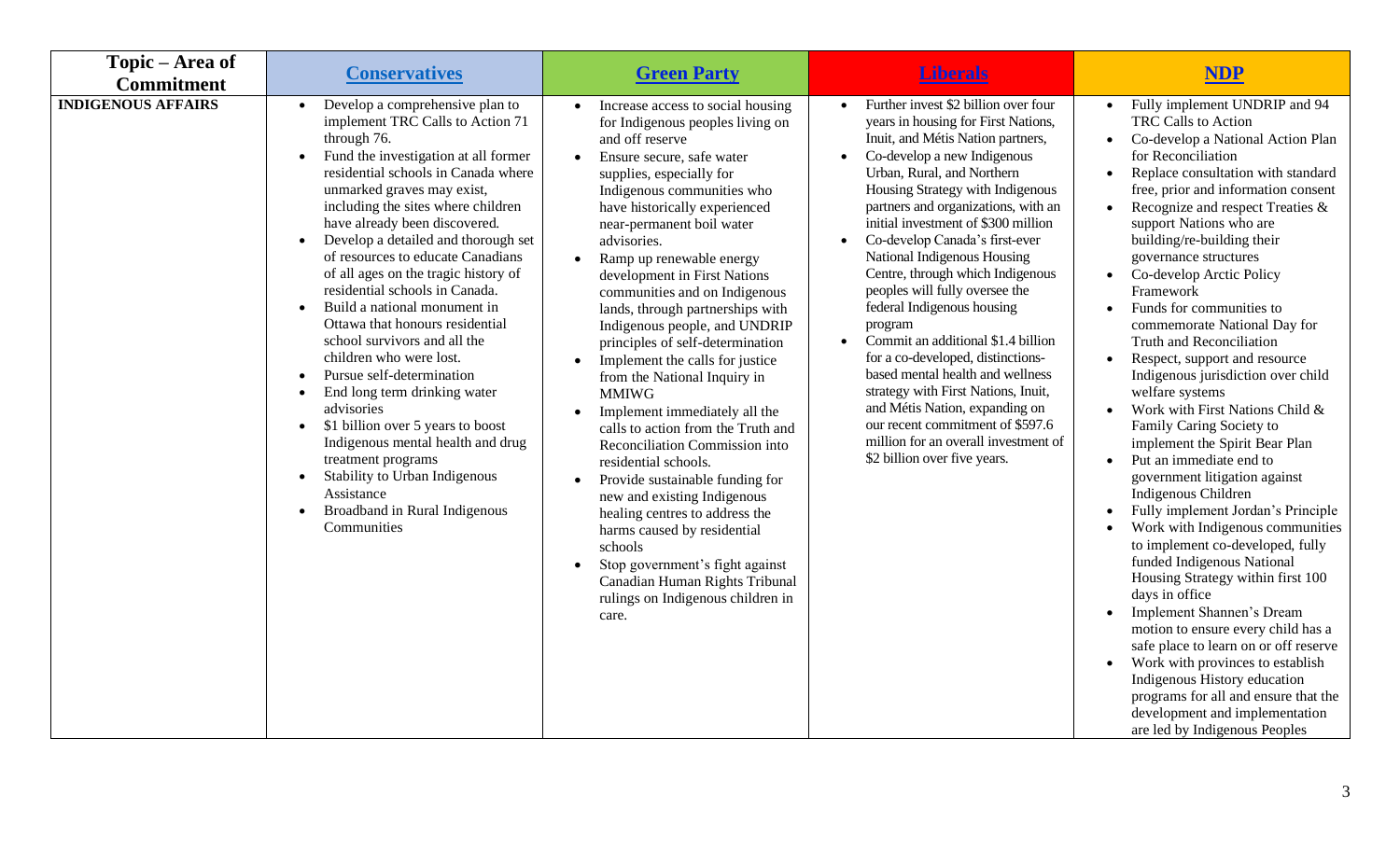|  |  | Full investment to ensure clean<br>$\bullet$       |
|--|--|----------------------------------------------------|
|  |  | water and lift all drinking water                  |
|  |  | advisories right now                               |
|  |  | Joyce's Principal to tackle systemic<br>$\bullet$  |
|  |  | racism in the health care system                   |
|  |  | Improve access to mental health<br>$\bullet$       |
|  |  | and addiction treatment services on                |
|  |  | and off reserve                                    |
|  |  | Ensure the proper home care and<br>$\bullet$       |
|  |  | long-term care is available for                    |
|  |  | Elders in their communities                        |
|  |  | Reform Nutrition North Program<br>$\bullet$        |
|  |  | Build treatment centre for residents<br>$\bullet$  |
|  |  | affected by long-term mercury                      |
|  |  | exposure and compensate families                   |
|  |  | affected                                           |
|  |  | Create a Northern Infrastructure<br>$\bullet$      |
|  |  | Fund to improve infrastructure and                 |
|  |  | internet in northern communities                   |
|  |  | Work with Indigenous communities<br>$\bullet$      |
|  |  | to develop a First Nations Justice                 |
|  |  | and Policing Strategy with                         |
|  |  | equitable funding                                  |
|  |  | Creation and expansion of<br>$\bullet$             |
|  |  | Indigenous Protected and                           |
|  |  | Conserved areas                                    |
|  |  | Expand the Indigenous Guardians<br>$\bullet$       |
|  |  | program                                            |
|  |  | • Work with leadership and                         |
|  |  | communities to develop action                      |
|  |  | plans to respond to climate change                 |
|  |  | emergencies                                        |
|  |  | Ensure Indigenous Peoples have a<br>$\bullet$      |
|  |  | seat at high-level-decision making                 |
|  |  | tables to confront climate crisis                  |
|  |  | Fully fund the search for grave sites<br>$\bullet$ |
|  |  | at former residential schools as well              |
|  |  | as maintenance, commemoration,                     |
|  |  | reburial and protection                            |
|  |  | Establish memorials for those lost<br>$\bullet$    |
|  |  | to residential schools                             |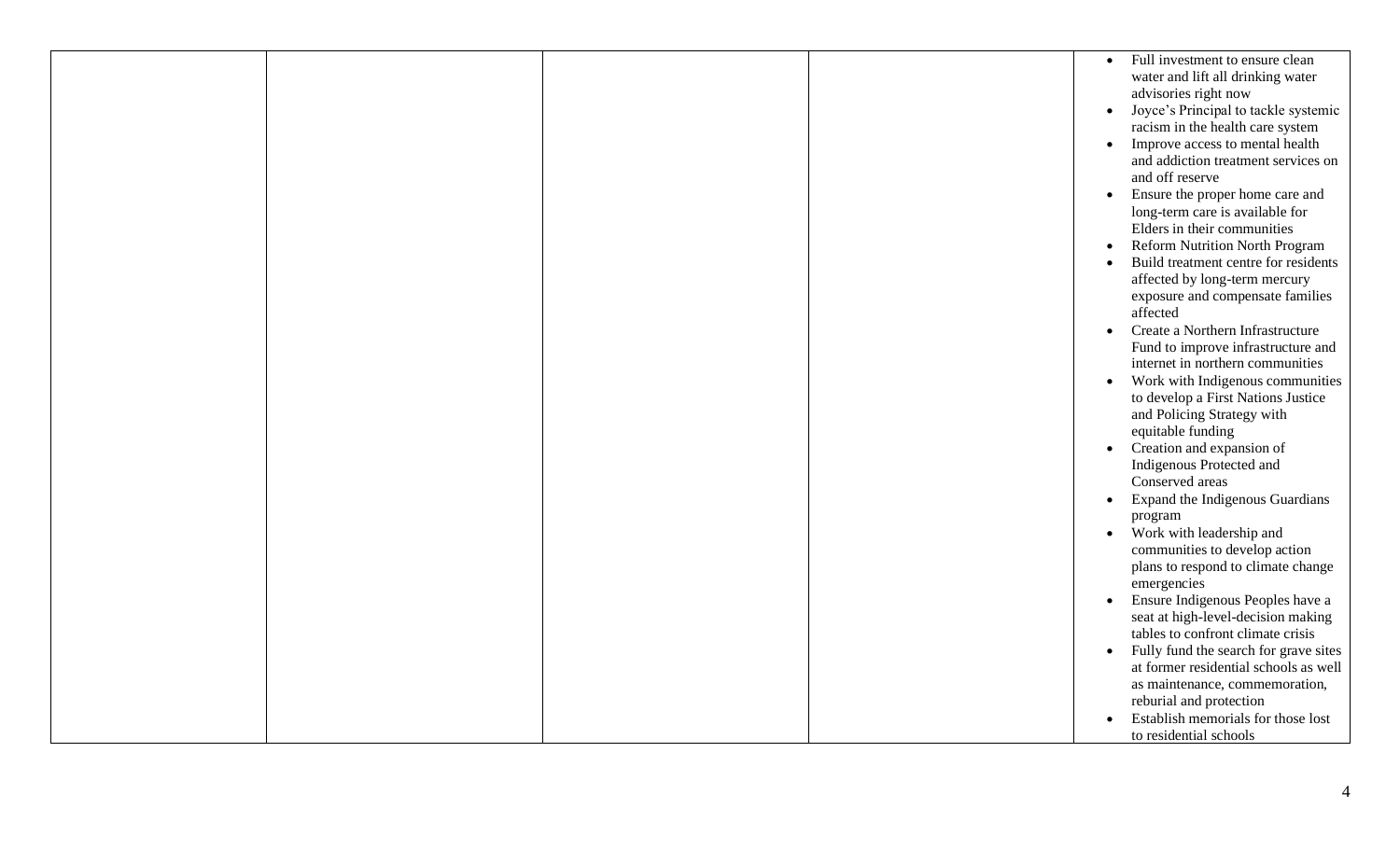| <b>CHILD CARE</b>                                         | Increased funding for childcare<br>$\bullet$<br>Convert Child Care expense<br>$\bullet$<br>deduction into refundable tax credit                                                                                                                                                                                                                                                                                                                                                                                                                                                                                                                                                                                                                                                                                                                                                                                                                                                    | No specific proposals to date.                                                                                                                                                                                                                                                                                                                                                                                                                                                                                                                                                                                                                                                                                                                                                                                                                                                                                                                                                                                                                                              | \$10/day childcare                                                                                                                                                                                                                                                                                                                                                                                                                                                                                                                                                                                                                                                                                                                                                                                                                                                                                                                                                                                                                                                                                  | Appoint special prosecutor to<br>pursue those who inflicted great<br>harm in residential schools<br>Fully fund community driven<br>solutions for healing<br>Introduce legislation to high-quality<br>public childcare in law<br>Universal \$10/day childcare system                                                                                                                                                                                                                                                                                                                                                                                                                                                                                                                                                                                                                                                                                                                                                                                                               |
|-----------------------------------------------------------|------------------------------------------------------------------------------------------------------------------------------------------------------------------------------------------------------------------------------------------------------------------------------------------------------------------------------------------------------------------------------------------------------------------------------------------------------------------------------------------------------------------------------------------------------------------------------------------------------------------------------------------------------------------------------------------------------------------------------------------------------------------------------------------------------------------------------------------------------------------------------------------------------------------------------------------------------------------------------------|-----------------------------------------------------------------------------------------------------------------------------------------------------------------------------------------------------------------------------------------------------------------------------------------------------------------------------------------------------------------------------------------------------------------------------------------------------------------------------------------------------------------------------------------------------------------------------------------------------------------------------------------------------------------------------------------------------------------------------------------------------------------------------------------------------------------------------------------------------------------------------------------------------------------------------------------------------------------------------------------------------------------------------------------------------------------------------|-----------------------------------------------------------------------------------------------------------------------------------------------------------------------------------------------------------------------------------------------------------------------------------------------------------------------------------------------------------------------------------------------------------------------------------------------------------------------------------------------------------------------------------------------------------------------------------------------------------------------------------------------------------------------------------------------------------------------------------------------------------------------------------------------------------------------------------------------------------------------------------------------------------------------------------------------------------------------------------------------------------------------------------------------------------------------------------------------------|-----------------------------------------------------------------------------------------------------------------------------------------------------------------------------------------------------------------------------------------------------------------------------------------------------------------------------------------------------------------------------------------------------------------------------------------------------------------------------------------------------------------------------------------------------------------------------------------------------------------------------------------------------------------------------------------------------------------------------------------------------------------------------------------------------------------------------------------------------------------------------------------------------------------------------------------------------------------------------------------------------------------------------------------------------------------------------------|
| <b>CLIMATE CHANGE,</b><br><b>ENVIRONMENT &amp; ENERGY</b> | Eliminate Bill C-69<br>$\bullet$<br>Repeal Bill C-48<br>$\bullet$<br>Introduce carbon pricing starting at<br>$\bullet$<br>\$20/tonne and increase to<br>\$50/tonne<br>Zero-emission vehicle plan<br>$\bullet$<br>\$5 billion will be invest in Carbon<br>$\bullet$<br>Capture, Utilization, and Storage<br>\$3 billion towards natural climate<br>$\bullet$<br>solutions<br>Low carbon fuel standard<br>$\bullet$<br>Develop national clean energy<br>$\bullet$<br>strategy<br>Reduce use of single use plastics<br>$\bullet$<br>Reach target of protecting 17% of<br>$\bullet$<br>Canadas land and water and work<br>towards 25%<br>Restore funding for the National<br>$\bullet$<br>Wetland Conservation Fund and the<br><b>Recreational Fisheries</b><br>End raw sewage dumping<br>$\bullet$<br>Personal low carbon savings<br>$\bullet$<br>account<br>Lower industrial emissions<br>$\bullet$<br>More renewable natural gas<br>$\bullet$<br>Carbon border tariffs<br>$\bullet$ | Commit to reducing emissions by<br>60% below 2005 levels by 2030<br>and at least 15% by 2025<br>Launch a Green and Just<br>Recovery from this global<br>pandemic<br>End new pipeline construction,<br>$\bullet$<br>fossil fuel subsidies, fracking and<br>oil and gas exploration projects<br>Invest in green infrastructure like<br>a national renewable energy grid<br>Invest in renewable energy to<br>create high-paying sustainable<br>jobs<br>Implement a Carbon Border<br>$\bullet$<br>Adjustment (a tariff on goods<br>imported from jurisdictions with<br>weak emissions reduction<br>policies), like our colleagues in<br>the USA and the EU<br>Develop a Sustainable<br>$\bullet$<br>Generations Fund to invest in<br>green training for the trades,<br>apprenticeships and education<br>facilities<br>Incentivize homeowners to update<br>$\bullet$<br>their appliances to energy<br>efficient solutions through an<br>expanded home renovation tax<br>credit<br>Fund community supported<br>agriculture, farmers' markets,<br>small-scale farms and producers, | Implement a strengthened<br>$\bullet$<br>Freshwater Action Plan to protect<br>and restore large lakes and river<br>systems<br>Modernize the 50-year-old Canada<br>Water Act, establish a Canada<br>Water Agency to coordinate the<br>management of Canada's<br>freshwater with our provinces and<br>territories; and<br>Invest in freshwater research.<br>$\bullet$<br>Cut pollution by building a net-zero<br>electricity grid and ending thermal<br>coal exports<br>Create cleaner communities by<br>making it easier and more<br>affordable to own a zero-emission<br>vehicle<br>Ending plastic pollution by 2030<br>$\bullet$<br>Collecting and recycling more<br>$\bullet$<br>plastic beverage bottles<br>Requiring all plastic packaging to<br>$\bullet$<br>be 50% recycled plastic by 2030<br>Make producers responsible for<br>$\bullet$<br>recycling plastic waste<br>Train 1000 new community-based<br>firefighters and help provide them<br>the equipment they need<br>Partner with the private sector to<br>innovate climate adaptation,<br>including by lowering insurance<br>premiums | Reduce Canadas emissions by at<br>least 50% from 2005 levels by 2030<br>Create and fund a Climate<br>Accountability Office<br>Work with provinces and territories<br>on methane reduction<br>Ensure federal building use<br>renewable energy and move federal<br>vehicle fleet to electric by 2025<br>Border carbon adjustment on<br>imports from areas without a<br>carbon price<br>Appoint a Climate Emergency<br>Committee of Cabinet and establish<br>a Climate Emergency Secretariat<br><b>Establish Canadian Climate Bank</b><br>to boost investment in renewable<br>energy, energy efficiency and low<br>carbon technology<br>Overhaul process for renewing<br>major projects to ensure adequate<br>time for public consultation $\&$<br>provide core funding to Indigenous<br>communities participating in the<br>processes<br>Immediately ban single-use plastics<br>Ban export of plastic waste<br>Safeguard ecosystems and<br>biodiversity by protecting 30% of<br>the land, freshwater and oceans by<br>2030<br>Launch 10-year nature plan to<br>reverse species loss |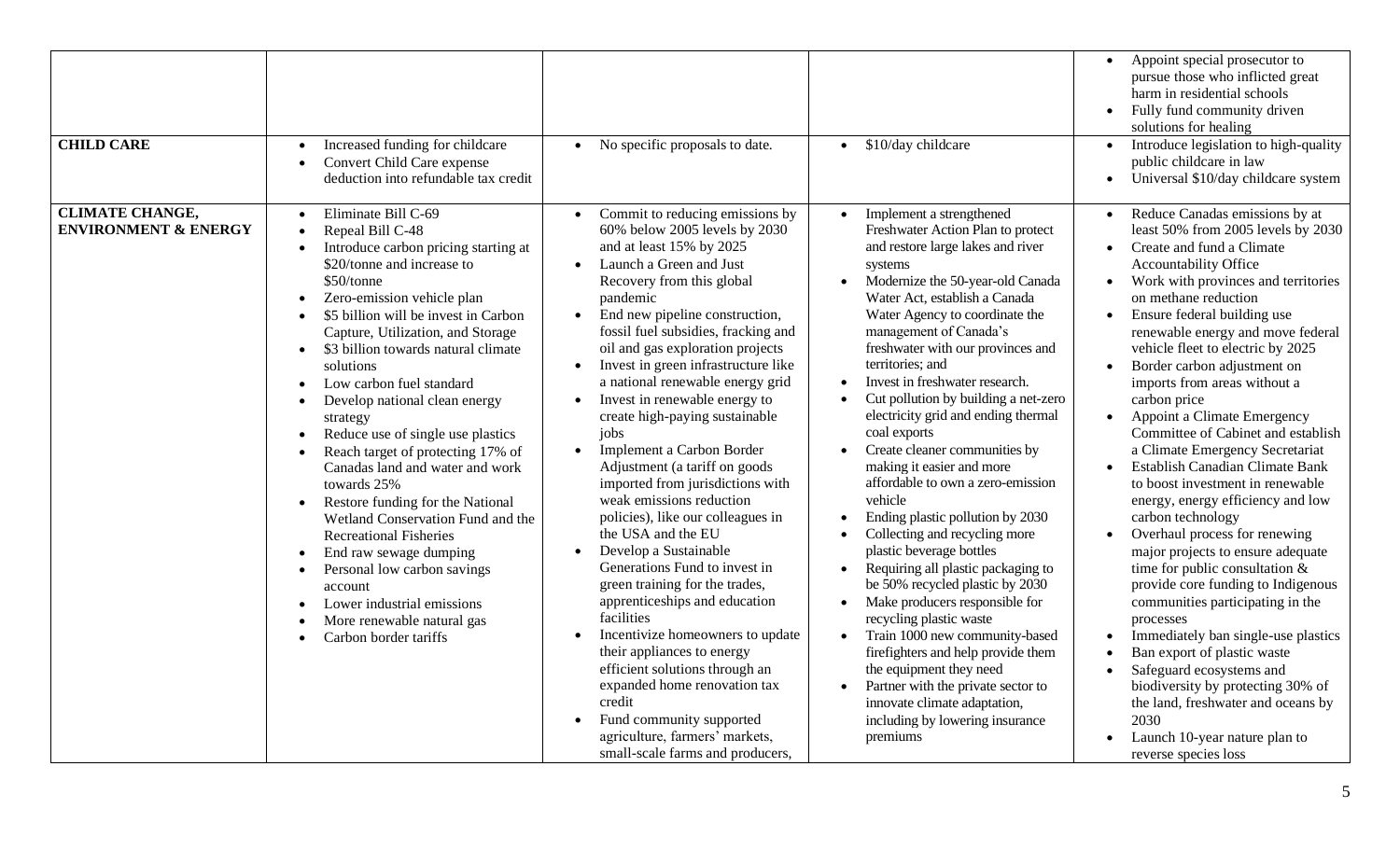|              |                                                                                                                                                                                                                                                                                                                                                                                                                             | and the wineries and<br>microbreweries<br>Establish Green Worker Training<br>Programs that teach fossil fuel<br>workers the renewable energy<br>industries<br>Support the current Federal Water<br>Policy<br>Protect the fundamental right to<br>clean fresh water for all<br>Amend the Food and Drug Act to<br>include water<br>Deliver the long-promised actions<br>to treat and avoid mercury<br>poisonings in Grassy Narrows.<br>Improve municipal wastewater<br>treatment systems and stop<br>untreated waste dumping.<br>Conduct an inventory of all<br>polluted groundwater and water<br>bodies and develop and<br>implement strategies for cleaning<br>them.<br>Enhance the capacity of federal<br>departments and agencies to<br>protect and restore the health of<br>aquatic ecosystems.<br>Ramp up national contribution to<br>the Green Climate Fund and<br>Global Environmental Facility to<br>\$4 billion per year by 2030 |                                                                                                                                                                                                                                                                                                                                                     | Force oil companies to pay for<br>$\bullet$<br>clean up on inactive wells<br>Create an Office of Environmental<br>$\bullet$<br>Justice to address impacts of<br>pollution and loss of biodiversity                                                                                                                                                                                                         |
|--------------|-----------------------------------------------------------------------------------------------------------------------------------------------------------------------------------------------------------------------------------------------------------------------------------------------------------------------------------------------------------------------------------------------------------------------------|------------------------------------------------------------------------------------------------------------------------------------------------------------------------------------------------------------------------------------------------------------------------------------------------------------------------------------------------------------------------------------------------------------------------------------------------------------------------------------------------------------------------------------------------------------------------------------------------------------------------------------------------------------------------------------------------------------------------------------------------------------------------------------------------------------------------------------------------------------------------------------------------------------------------------------------|-----------------------------------------------------------------------------------------------------------------------------------------------------------------------------------------------------------------------------------------------------------------------------------------------------------------------------------------------------|------------------------------------------------------------------------------------------------------------------------------------------------------------------------------------------------------------------------------------------------------------------------------------------------------------------------------------------------------------------------------------------------------------|
| <b>TAXES</b> | \$750/million a year to CRA to fund<br>$\bullet$<br>stronger enforcement of taxation<br>multinational firms, taxation of<br>large corporations, international<br>taxation, and other tax evasion<br>Ensure foreign tech companies pay<br>$\bullet$<br>taxes representing 3% of their gross<br>revenue in Canada<br>Fix the high-net-worth compliance<br>$\bullet$<br>program and ensure the wealthy<br>pay their fair share | No specific proposals to date<br>$\bullet$                                                                                                                                                                                                                                                                                                                                                                                                                                                                                                                                                                                                                                                                                                                                                                                                                                                                                               | Raise the corporate income tax rate<br>$\bullet$<br>paid by Canada's largest and most<br>profitable banks and insurance<br>companies by 3 percentage points<br>on all earnings over \$1 billion<br>Establish the Canada Recovery<br>$\bullet$<br>Dividend so these institutions<br>contribute more over the next four<br>years of Canada's recovery | Introduce a temporary COVID19<br>$\bullet$<br>excess profit tax that puts an<br>additional 15% tax on large<br>corporate windfall profits during<br>the pandemic<br>increase the capital gains inclusion<br>$\bullet$<br>rate to 75 percent<br>Put in place a luxury goods tax on<br>$\bullet$<br>things like yachts and private jets<br>Introduce a wealth tax towards<br>$\bullet$<br>multi-millionaires |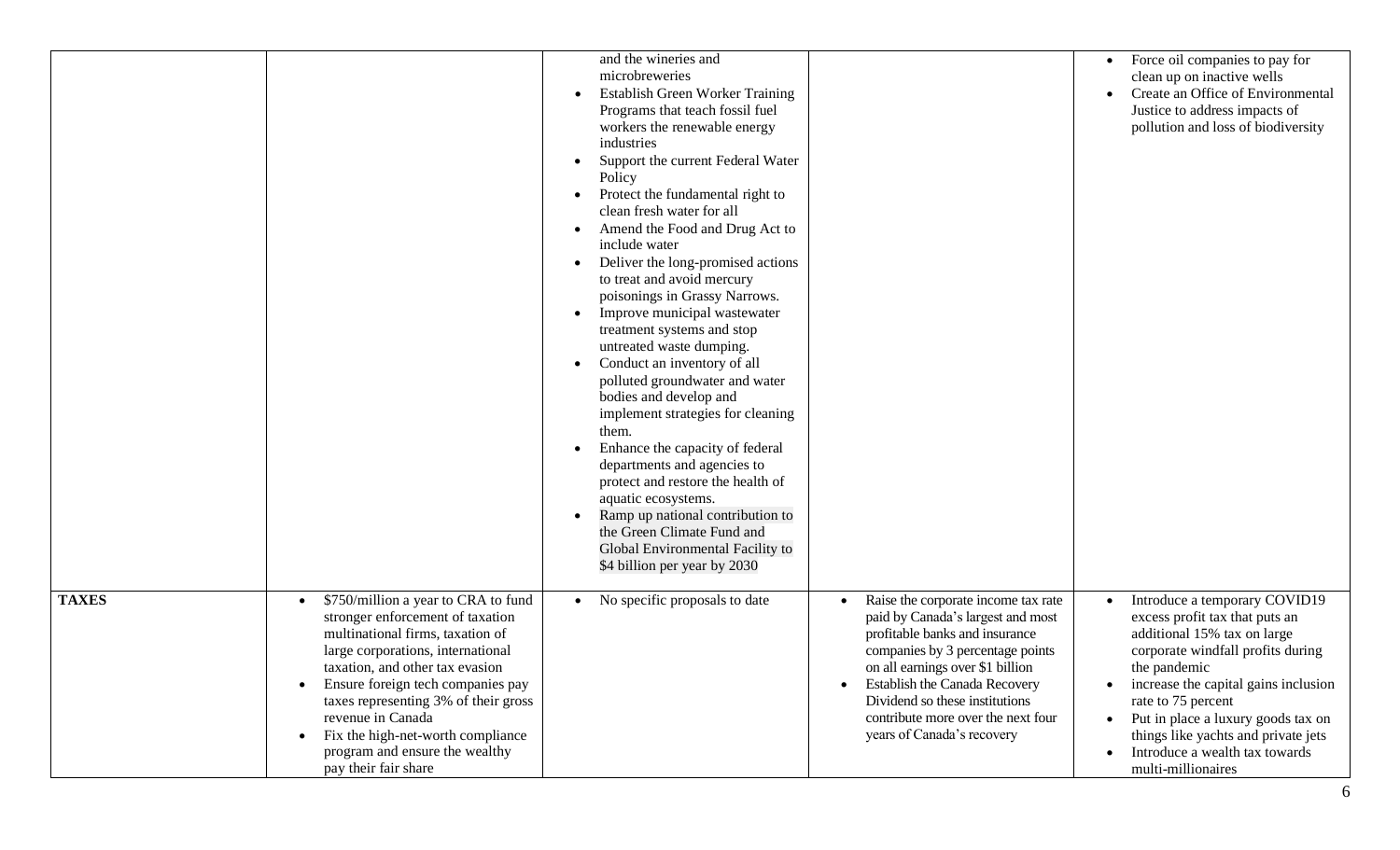|                                 | GST Holiday – month long GST<br>holiday where all purchases at retail<br>stores will be tax free                                                                                                                                                                                                                                                                                                                                                                                                                                                                                                                                                                                                                                                                                                                                                                                                                                                                                                                                                                | Roll back the current corporate<br>income tax cuts by three percentage<br>points to 2010 levels<br>Ensure that internet giants like<br>Facebook, Google and Amazon pay<br>their fair share of taxes<br>Close loopholes that include<br>eliminating bearer shares,<br>compelling companies to<br>prove the economic reason for their<br>offshore transactions, and<br>improving transparency on the<br>taxes paid by large corporations                                                                                                                                                                                                                                                                                                                                                                                                                      |
|---------------------------------|-----------------------------------------------------------------------------------------------------------------------------------------------------------------------------------------------------------------------------------------------------------------------------------------------------------------------------------------------------------------------------------------------------------------------------------------------------------------------------------------------------------------------------------------------------------------------------------------------------------------------------------------------------------------------------------------------------------------------------------------------------------------------------------------------------------------------------------------------------------------------------------------------------------------------------------------------------------------------------------------------------------------------------------------------------------------|-------------------------------------------------------------------------------------------------------------------------------------------------------------------------------------------------------------------------------------------------------------------------------------------------------------------------------------------------------------------------------------------------------------------------------------------------------------------------------------------------------------------------------------------------------------------------------------------------------------------------------------------------------------------------------------------------------------------------------------------------------------------------------------------------------------------------------------------------------------|
| <b>COVID-19 / PUBLIC HEALTH</b> | Require unvaccinated federal<br>No specific proposals to date<br>$\bullet$<br>workers to pass a COVID-19 rapid<br>test each day as well as have<br>unvaccinated passengers on buses,<br>planes and other transports to show<br>the results of a recent negative test<br>or pass a rapid test<br>Call an immediate public inquiry to<br>examine the government's<br>pandemic response<br>Overhaul Canada's Pandemic Plan<br>and preparedness to include<br>domestic vaccine research, trials<br>development and manufacturing<br>capacity and readiness<br>Develop a national system for<br>$\bullet$<br>sharing data across jurisdictions on<br>pathogen transmission, immunity<br>levels, and vaccination rates<br>Assign ultimate responsibility for<br>the Public Health Agency of<br>Canada to a qualified physician and<br>public health expert with field and<br>front line experience<br>Prevent travellers from areas where<br>new variants are detected from<br>entering Canada<br>Require a rapid test (or a PCR) test<br>of everyone entering Canada | Introduce a COVID-19 Proof of<br>Enforce a vaccine mandate for<br>federal workers, with the<br>Vaccination Fund that will be<br>available to support provinces and<br>government offering paid leave to<br>territories who implement a<br>get the vaccine<br>requirement for proof-of-vaccine<br>Continue to procure enough<br>vaccines to ensure all Canadians<br>have access<br>Invest to study the long-term health<br>impacts of COVID-19, including<br>the effects of "long-COVID" on<br>groups including vulnerable<br>populations and children.<br>Move forward with mandatory<br>vaccinations for anyone boarding<br>domestic planes or trains;<br>Ensuring front line workers have<br>Personal Protective Equipment<br>Supporting provinces and territories<br>with the Safe Restart Agreement<br>and with COVID-19 testing and<br>contact tracing |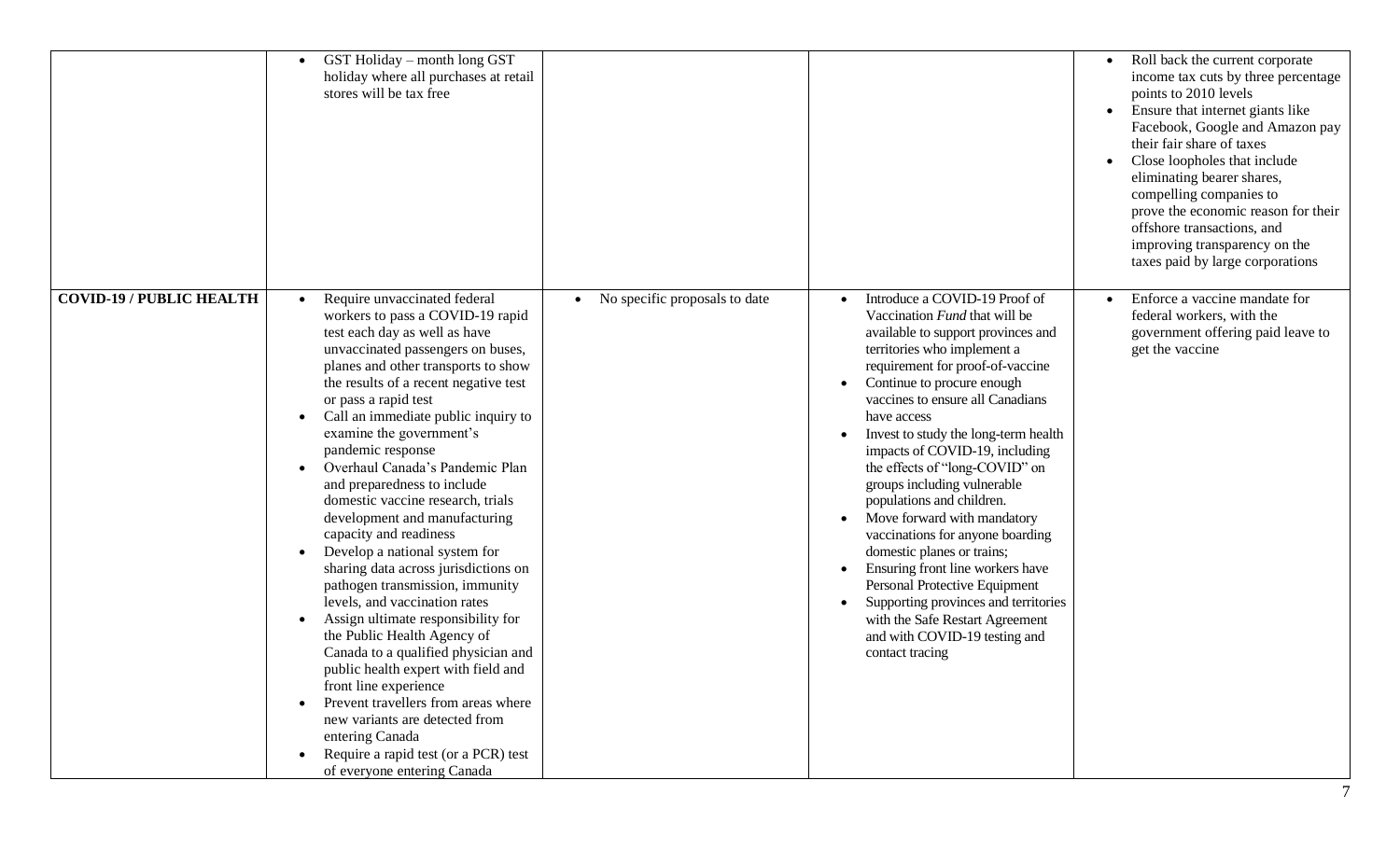| <b>EDUCATION</b>                                   | No specific proposals to date<br>$\bullet$                                                                                                                                                                                                                                                                                                                                                                                                                                                                               | Tuition free post-secondary<br>education<br>Adopt student debt cancellation<br>$\bullet$<br>programs for student debt that<br>exceeds \$10,000<br>Invest in the green economy and<br>$\bullet$<br>create new green apprenticeship<br>programs for young Canadians<br>Eliminate the Canada Student<br>$\bullet$<br>Loans Program In-Study Income<br>Assessment and extend grant<br>availability to graduate and<br>doctoral students                                                                                                                                                           | No specific proposals to date                                                                                                                                                                                                                                                                                                                                                                                                                                                                                                                                                           | Remove interest from federal<br>student loans<br>Introduce a debt forgiveness<br>$\bullet$<br>program for graduates that will<br>forgive up to \$20,000 in student<br>debt<br>Move away from loans and<br>permanently double non-repayable<br><b>Canada Student Grants</b>                                                                                                                                                                                                                                              |
|----------------------------------------------------|--------------------------------------------------------------------------------------------------------------------------------------------------------------------------------------------------------------------------------------------------------------------------------------------------------------------------------------------------------------------------------------------------------------------------------------------------------------------------------------------------------------------------|-----------------------------------------------------------------------------------------------------------------------------------------------------------------------------------------------------------------------------------------------------------------------------------------------------------------------------------------------------------------------------------------------------------------------------------------------------------------------------------------------------------------------------------------------------------------------------------------------|-----------------------------------------------------------------------------------------------------------------------------------------------------------------------------------------------------------------------------------------------------------------------------------------------------------------------------------------------------------------------------------------------------------------------------------------------------------------------------------------------------------------------------------------------------------------------------------------|-------------------------------------------------------------------------------------------------------------------------------------------------------------------------------------------------------------------------------------------------------------------------------------------------------------------------------------------------------------------------------------------------------------------------------------------------------------------------------------------------------------------------|
| <b>FISCAL PLAN - DEFICITS &amp;</b><br><b>DEBT</b> | Balance budget by 2031<br>$\bullet$                                                                                                                                                                                                                                                                                                                                                                                                                                                                                      | No specific proposals to date                                                                                                                                                                                                                                                                                                                                                                                                                                                                                                                                                                 | No specific proposals to date                                                                                                                                                                                                                                                                                                                                                                                                                                                                                                                                                           | Ensure Canada's long-term<br>finances are fiscally sustainable<br>according to the Parliamentary<br>Budget Officer's fiscal<br>sustainability measures<br>platform and spending<br>commitments will be financed by<br>reforming the tax system so that big<br>corporations and wealthy<br>individuals pay more                                                                                                                                                                                                          |
| <b>HEALTH</b>                                      | Meet with the Premiers within the<br>$\bullet$<br>first 100 days of forming<br>government to propose a new<br>health agreement with the<br>provinces and territories that boosts<br>the annual growth rate of the<br>Canada Health Transfer to at least<br>6%<br>Introduce Canada Mental Health<br>$\bullet$<br><b>Action Plan</b><br>Invest \$325 million over the next<br>$\bullet$<br>three years to create 1,000<br>residential drug treatment beds and<br>build 50 recovery community<br>centres across the country | Expand public health care to<br>$\bullet$<br>include pharmacare<br>Include basic dental care in our<br>$\bullet$<br>national coverage<br>Extend dental care to low-income<br>$\bullet$<br>children.<br>Fund non-institutionalized,<br>$\bullet$<br>community-based support for<br>substance-abuse prevention and<br>rehabilitation programs<br>Create a national drug reduction<br>$\bullet$<br>strategy and develop more safe<br>injection sites.<br>Regulate the distribution of<br>$\bullet$<br>pharmaceuticals prescribed by<br>doctors to track and prevent<br>dangerous levels of over- | Invest \$10B to eliminate waitlists<br>$\bullet$<br>Invest \$3B to hire 7,500 family<br>$\bullet$<br>doctors, nurses, and nurse<br>practitioners over four years<br>Expand virtual health care services<br>to give you flexibility<br>Providing permanent, ongoing<br>funding for mental health services<br>through a new Canada Mental<br>Health Transfer to provinces and<br>territories<br>Hiring 1,200 new counsellors to<br>increase access to mental health<br>care at colleges<br>Establishing a national, three-digit<br>mental health crisis and suicide<br>prevention hotline | Fight for public healthcare and<br>stand up to privatization<br>Work with provinces to tackle<br>wait time and improve access to<br>primary care & palliative care<br>Provide long-term funding to<br>Public Health Agency of Canada<br><b>Establish Crown Corporation</b><br>charged with domestic vaccine<br>production<br>Maintain adequate stockpile of<br><b>PPE</b><br>Ensure that Canada's Chief Public<br>Health Officers independence is<br>protected by law to allow free<br>speaking on public health issues |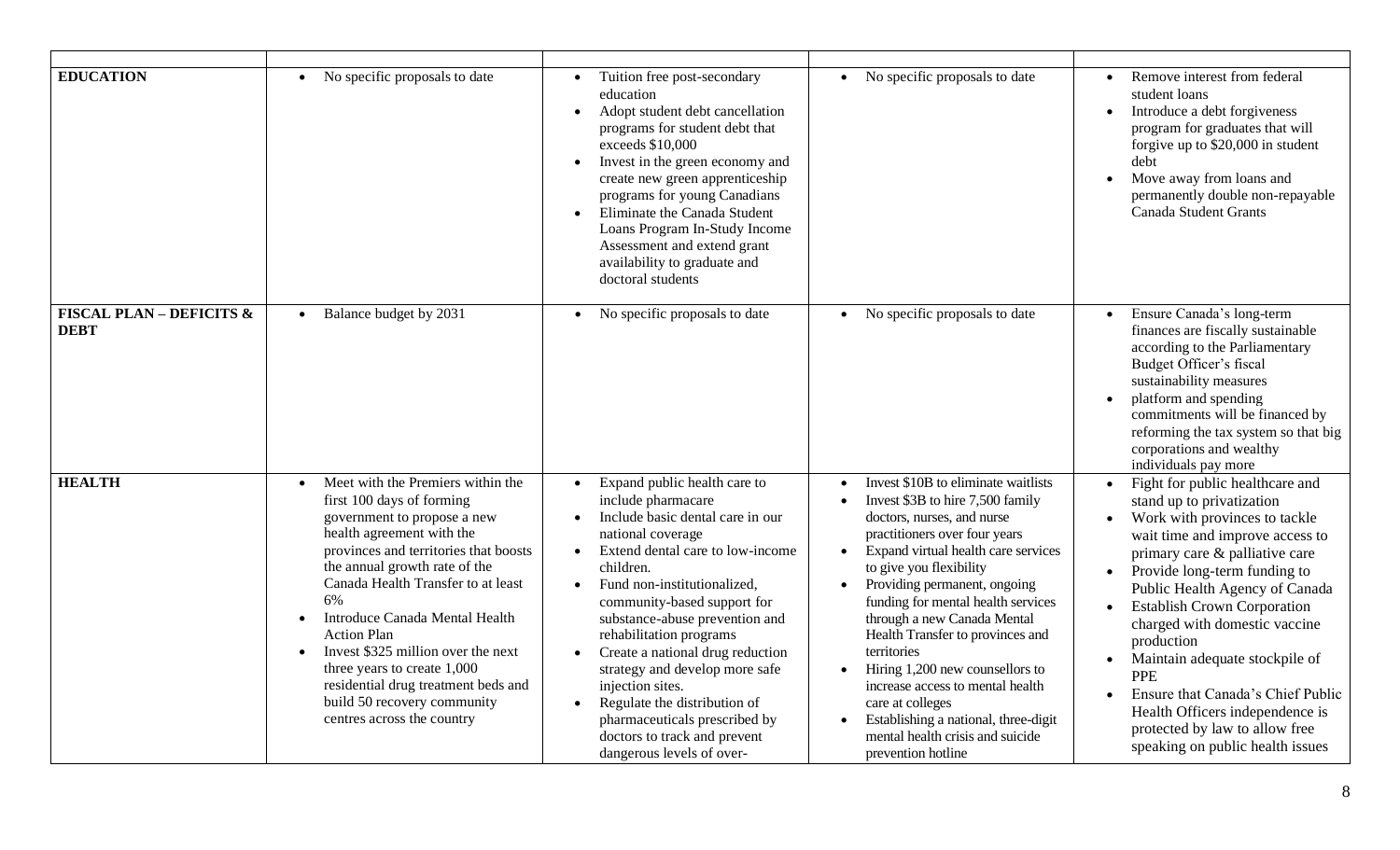|                    |                                                                                                                                                                                                                                                                                                                                                                                                                                                                                                                                                                          | medication and prevent opioid<br>addiction.<br>Develop national health care<br>$\bullet$<br>guidelines that incentivize active<br>lifestyles as well as healthy diets<br>and choices.<br>Treat drug addiction as a public<br>health issue, not a felony.                                                                                                                                                                                                                                                                                                                                                                    | Reviewing access to disability<br>benefits and programs to ensure<br>they are available for people<br>experiencing mental health<br>challenges                                                                                                                        | Declare opioids a public health<br>emergency<br>Create a safe supply of medically<br>regulated alternatives to street<br>drugs, support overdose<br>prevention sites and expand<br>access to treatment<br>Launch an investigation into the<br>role of drug companies fueling the<br>opioid crisis and seek financial<br>compensation<br>End private, for-profit long-term<br>care and bring it under public<br>umbrella<br>Develop national care standards<br>for home care and long-term care<br>regulated by Canada Health Act |
|--------------------|--------------------------------------------------------------------------------------------------------------------------------------------------------------------------------------------------------------------------------------------------------------------------------------------------------------------------------------------------------------------------------------------------------------------------------------------------------------------------------------------------------------------------------------------------------------------------|-----------------------------------------------------------------------------------------------------------------------------------------------------------------------------------------------------------------------------------------------------------------------------------------------------------------------------------------------------------------------------------------------------------------------------------------------------------------------------------------------------------------------------------------------------------------------------------------------------------------------------|-----------------------------------------------------------------------------------------------------------------------------------------------------------------------------------------------------------------------------------------------------------------------|----------------------------------------------------------------------------------------------------------------------------------------------------------------------------------------------------------------------------------------------------------------------------------------------------------------------------------------------------------------------------------------------------------------------------------------------------------------------------------------------------------------------------------|
| <b>HOUSING</b>     | Implement plan to build 1 million<br>homes over next 3 years<br>Remove the requirement to conduct<br>a stress test when a homeowner<br>renews a mortgage with another<br>lender<br>Increase the limit on eligibility for<br>$\bullet$<br>mortgage insurance<br>Establish a federal Beneficial<br>$\bullet$<br>Ownership Registry for residential<br>property<br>Ban foreign investors not living in<br>or moving to Canada from buying<br>homes here for a two-year period<br>after which it will be reviewed<br>Re-implement the Housing First<br>$\bullet$<br>approach | Declare a housing affordability<br>and homelessness a national<br>emergency<br>Reinvest in affordable, non-profit,<br>$\bullet$<br>co-op housing<br>Strengthen regulation to limit<br>$\bullet$<br>foreign investment<br>Develop a strategy for rural<br>$\bullet$<br>housing challenges<br><b>Implement a National Housing</b><br>Strategy<br>Create a culturally sensitive<br>$\bullet$<br>Housing First approach to provide<br>immediate support for those<br>experiencing chronic<br>homelessness<br>Increase access to social housing<br>$\bullet$<br>for Indigenous peoples living on<br>and off reserve<br>$\bullet$ | Help families buying their first<br>home up to \$30,000.<br>Build, preserve, or repair an<br>additional 1.4 million homes in four<br>years.<br>Create a Home Buyers' Bill of<br>Rights to make the process of<br>buying a home fairer, more open,<br>and transparent. | Create 500,000 affordable housing<br>units in the next 10 years<br>Re-introduce 30-year terms to<br>CMHC insured mortgages for first<br>time home buyers<br>Double home buyers tax credit to<br>\$1500<br>Implement 20% buyers' tax on the<br>sale of homes to those who are not<br>Canadian citizens or permanent<br>residents                                                                                                                                                                                                  |
| <b>IMMIGRATION</b> | Increase cultural awareness training<br>Launch Credential Recognition<br><b>Task Force</b>                                                                                                                                                                                                                                                                                                                                                                                                                                                                               | • No specific proposals to date                                                                                                                                                                                                                                                                                                                                                                                                                                                                                                                                                                                             | No specific proposals to date                                                                                                                                                                                                                                         | Ensure immigration policies meet<br>Canada's labor force needs and                                                                                                                                                                                                                                                                                                                                                                                                                                                               |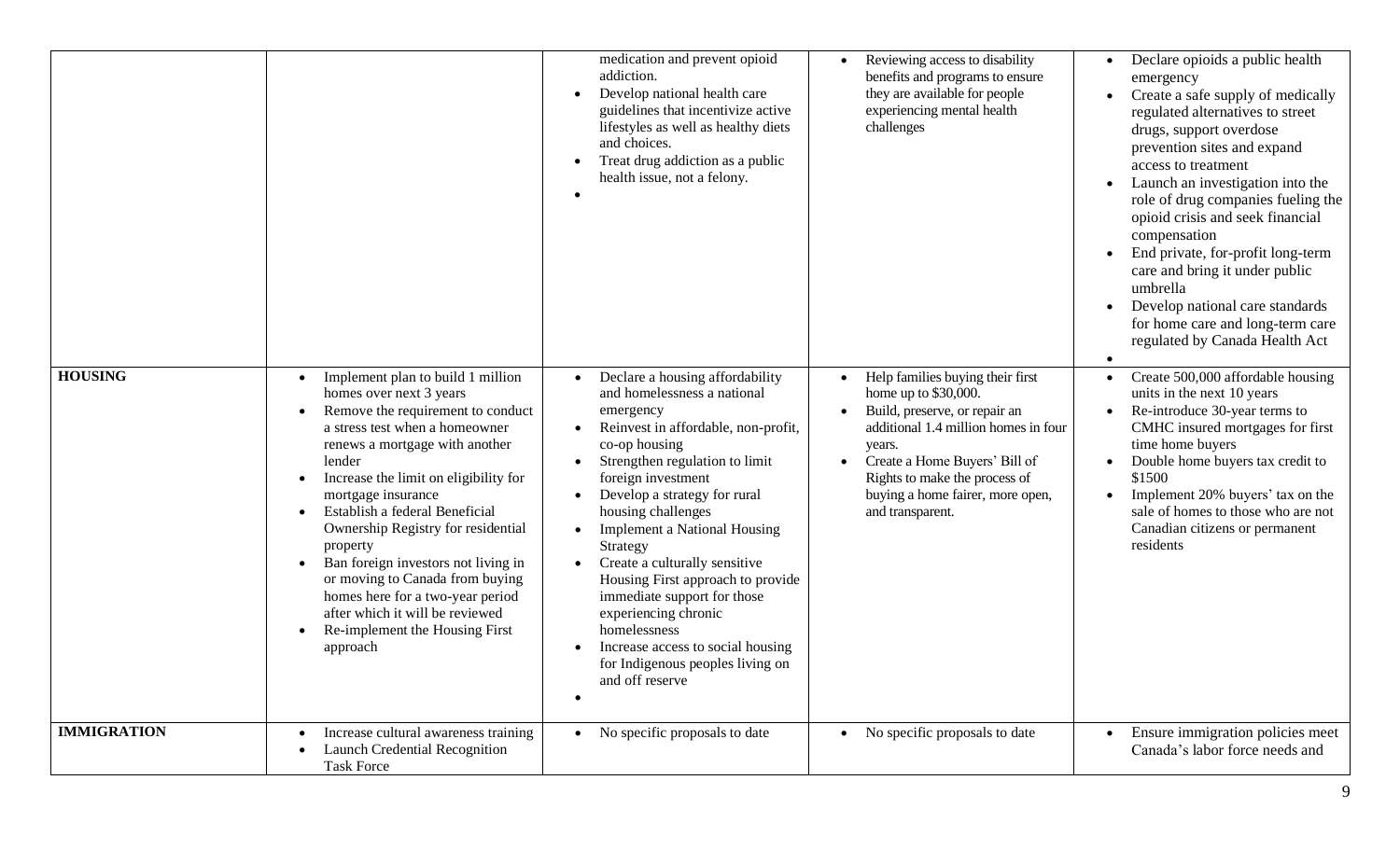|                         | Remove current family<br>reunification lottery. Replacing it<br>with a system combining a first-<br>come, first served principle with<br>weighting to prioritize applicants<br>on criteria such as providing<br>childcare or family support, and<br>language proficiency.<br>Re-work temporary foreign worker<br>program<br>Reform Canadas Refugee System<br>End illegal border crossings and<br>unofficial points of entry                                                                                                                                                                                                                                                                                                                                                                                                                                                                                                                                                                                                   |                                                                                                                                                                                                                                                                                                                                                                                                                                                                                           |                                                                                                                                                                                                                                                                                                                                                                                                                  | improve foreign credentials<br>recognition<br>End unfair cap on applications to<br>sponsor parents and grandparents                                                                                                                                                                                                                                                                                                                                                                                                                                                                                                                                                                                                                                                                                   |
|-------------------------|-------------------------------------------------------------------------------------------------------------------------------------------------------------------------------------------------------------------------------------------------------------------------------------------------------------------------------------------------------------------------------------------------------------------------------------------------------------------------------------------------------------------------------------------------------------------------------------------------------------------------------------------------------------------------------------------------------------------------------------------------------------------------------------------------------------------------------------------------------------------------------------------------------------------------------------------------------------------------------------------------------------------------------|-------------------------------------------------------------------------------------------------------------------------------------------------------------------------------------------------------------------------------------------------------------------------------------------------------------------------------------------------------------------------------------------------------------------------------------------------------------------------------------------|------------------------------------------------------------------------------------------------------------------------------------------------------------------------------------------------------------------------------------------------------------------------------------------------------------------------------------------------------------------------------------------------------------------|-------------------------------------------------------------------------------------------------------------------------------------------------------------------------------------------------------------------------------------------------------------------------------------------------------------------------------------------------------------------------------------------------------------------------------------------------------------------------------------------------------------------------------------------------------------------------------------------------------------------------------------------------------------------------------------------------------------------------------------------------------------------------------------------------------|
| <b>JOBS AND ECONOMY</b> | Restore 1 million jobs within 1 year<br>Launch super EI to temporarily<br>increase to 75% of salary when<br>province in recession<br>Expand EI benefits to seriously ill<br>workers from 26 weeks to 52 weeks<br>Invest \$250 million over two years<br>$\bullet$<br>to create Canada Job Training Fund<br>\$1/hour raise to those making<br>$\bullet$<br>\$20,000/yr<br>Canada Job Surge Plan: paying up<br>to 50% of the salary of new hires<br>for six months following the end of<br>CEWS.<br>Canada Investment Accelerator:<br>getting companies spending money<br>and creating jobs by providing a<br>5% investment tax credit for any<br>capital investment made in 2022<br>and 2023, with the first $$25,000$ to<br>be refundable for small business<br>Rebuild Main Street Tax Credit:<br>providing a 25% tax credit on<br>amounts of up to \$100,000 that<br>Canadians personally invest in a<br>small business over the next two<br>years, to get money flowing into<br>main street businesses and create<br>jobs. | <b>Establish Guaranteed Livable</b><br>$\bullet$<br>Income<br>Establish a federally funded<br>$\bullet$<br>Green Venture Capital Fund to<br>support viable small local green<br>business start-ups.<br>Reduce the paperwork burden on<br>$\bullet$<br>small businesses by eliminating<br>duplicative tax filings and red<br>tape.<br>Ensure all new legislation<br>$\bullet$<br>considers the impact on small<br>businesses.<br>Hold taxation at no more than 9<br>$\bullet$<br>per cent. | <b>Extend the Canada Recovery</b><br>Hiring Program to make sure<br>businesses can keep hiring more<br>employees<br>Protect Canada's tourism industry<br>with temporary wage and rent<br>support<br>Launch the Arts and Culture<br>Recovery Program to match ticket<br>sales for performing arts, live<br>theatres, and other cultural events<br>Give 10 days paid sick leave for<br>federally regulated workers | Restore door-to-door mail<br>delivery<br><b>Create Fair Gasoline Prices</b><br>watchdog<br>Update Canada Labour Code to<br>enhance worker safeguards<br>Legislate 10 paid sick days for<br>federally regulated workplaces<br>Federal minimum wage starting at<br>\$15/hour rising to \$20/hour<br>indexed with the cost of living<br>Require that part-time/contract<br>workers be compensated with<br>benefits equally to full-time<br>workers<br>Ban unpaid partnerships outside<br>of education programs<br>Replace Phoenix Pay system<br>Create low-income supplement so<br>that those on EI receive no less<br>than \$2000/month<br>Make EI available to those who<br>quit to return to school, provide<br>childcare or protect their<br>health/health of<br>immunocompromised family<br>members |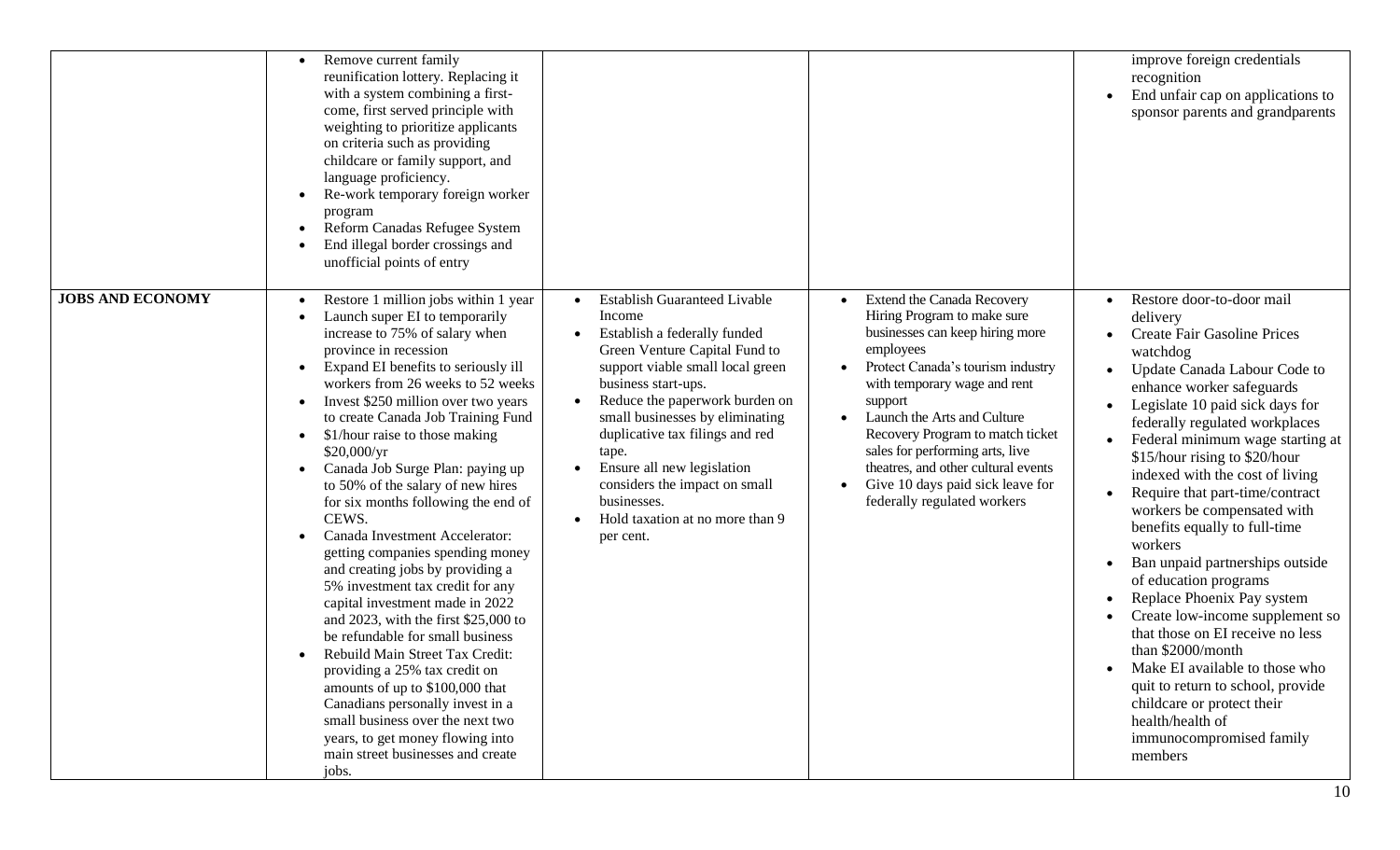|                | Main Street Business Loan:<br>providing loans of up to \$200,000<br>to help small and medium<br>businesses in hospitality, retail, and<br>tourism get back on their feet, with<br>up to 25% forgiven                                                                                                                                                                                                                                                                                                                                                                                                                                                                                                                                                                                                                                                                                                                                      |                                              |                               | Establish national training<br>priorities and create a Workers<br>Develop and Opportunities Fund<br>Develop industrial strategies and<br>expand critical domestic<br>manufacturing<br>Strengthen and modernize the<br><b>Investment Canada Act</b><br>Develop National Automotive<br>Strategy<br><b>Develop National Industry</b><br>Strategy to build an advanced low<br>carbon manufacturing economy<br>Stabilize the Canadian steel<br>market                                                                                                                                                                                                                                                                                                                                                                                                   |
|----------------|-------------------------------------------------------------------------------------------------------------------------------------------------------------------------------------------------------------------------------------------------------------------------------------------------------------------------------------------------------------------------------------------------------------------------------------------------------------------------------------------------------------------------------------------------------------------------------------------------------------------------------------------------------------------------------------------------------------------------------------------------------------------------------------------------------------------------------------------------------------------------------------------------------------------------------------------|----------------------------------------------|-------------------------------|----------------------------------------------------------------------------------------------------------------------------------------------------------------------------------------------------------------------------------------------------------------------------------------------------------------------------------------------------------------------------------------------------------------------------------------------------------------------------------------------------------------------------------------------------------------------------------------------------------------------------------------------------------------------------------------------------------------------------------------------------------------------------------------------------------------------------------------------------|
| <b>JUSTICE</b> | Amending the Criminal Code so<br>that it is an aggravating factor on<br>sentencing for assault where the<br>victim is in a domestic or<br>dependent relationship with the<br>person<br>Enact Clare's Law so that when<br>police investigate a complaint of<br>alleged domestic violence, they are<br>required to notify the victim of the<br>suspect's relevant criminal history<br>Strengthen human trafficking laws<br>by making them consistent with the<br>Palermo Protocol<br>Implement legislation to ensure<br>$\bullet$<br>human traffickers serve consecutive<br>sentences for multiple human<br>trafficking offences.<br>Provide \$100 million over five<br>years to support training for non-<br>provincial police forces in the areas<br>of: sexual exploitation, cyber-<br>security & investigation of sexual<br>offenses.<br>Hire an additional 200 RCMP<br>officers to combat gangs and the<br>smuggling of guns and drugs | Decriminalize possession of illicit<br>drugs | No specific proposals to date | Launch review of RCMP budget<br>and the RCMP Act<br>Release all RCMP use-of-force<br>incidents and launch review<br>Implement zero tolerance policy for<br>inappropriate use of force<br>Overhaul federal police training to<br>ensure every officer received de-<br>scalation, implicit-bias and cross-<br>cultural training throughout their<br>career<br>Ensure all major cities have<br>dedicated hate crimes units<br>Convene National Group to counter<br>online hate<br>Ensure communities have access to<br>funding for anti-gang projects<br>More restorative justice<br>National Action Plan to dismantle<br>far-right extremist organizations<br>Immediately ban carding by the<br><b>RCMP</b><br>Develop national task force to end<br>systemic injustice and over-<br>representation of Indigenous and<br>black populations in prison |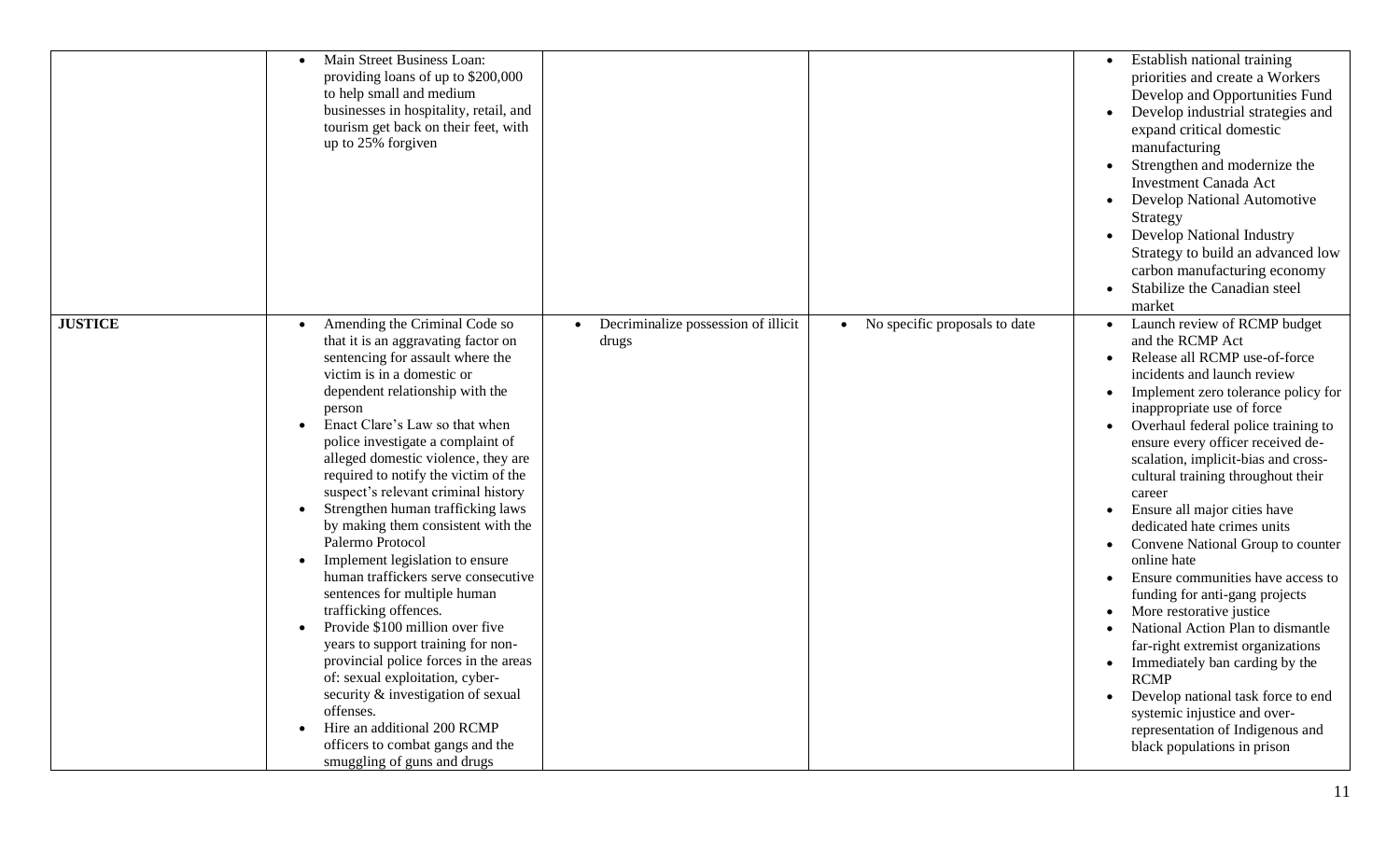|                         | Partnering with the private sector to<br>create a Gang Exit Strategy<br>program<br>Repeal Bill C-71<br>Create an offence of interference<br>with an infrastructure facility or a<br>public transportation system<br>Double funding for the Security<br>$\bullet$<br>Infrastructure Program<br>Ban puppy mills<br>Ban cosmetic testing on animals                                                                                                                                                                    |                                                                                                                                                                                                                                                                                                                                                                                                                                                                                                                                                                                                                                                                                                                                     |                               | Restore the independence of<br>judiciary by reducing mandatory<br>minimums and allow trial judges to<br>have greater discretion in<br>sentencing<br>Ensure Gladue principles are<br>consistently applied in court<br>proceedings<br>Expunge criminal records for those<br>convicted of minor cannabis<br>possession<br>Increase federal funding for legal<br>aid programs |
|-------------------------|---------------------------------------------------------------------------------------------------------------------------------------------------------------------------------------------------------------------------------------------------------------------------------------------------------------------------------------------------------------------------------------------------------------------------------------------------------------------------------------------------------------------|-------------------------------------------------------------------------------------------------------------------------------------------------------------------------------------------------------------------------------------------------------------------------------------------------------------------------------------------------------------------------------------------------------------------------------------------------------------------------------------------------------------------------------------------------------------------------------------------------------------------------------------------------------------------------------------------------------------------------------------|-------------------------------|---------------------------------------------------------------------------------------------------------------------------------------------------------------------------------------------------------------------------------------------------------------------------------------------------------------------------------------------------------------------------|
| <b>NATIONAL DEFENCE</b> | Mandate a Minister of National<br>Security & Public Safety with<br>securing Canadians from threats by<br>addressing data and cybersecurity,<br>information operations, threats<br>from foreign actors against<br>Canadian residents, extremist<br>financing, space and surveillance,<br>and industry and critical<br>infrastructure<br>Establish a permanent task force to<br>address foreign interference<br>Pass a Foreign Agents Registry Act<br>Enact reforms strengthening<br>Canadian Law & National Security | Ensure a consistent capital<br>$\bullet$<br>investment plan with stable<br>funding so that service personnel<br>have the equipment and training<br>they need to fulfill an expanded<br>mandate<br>Normalize the deployment of<br>military personnel to protect<br>civilians and communities from<br>extreme forest fires, flooding and<br>storms caused by climate change,<br>and new pollution threats in<br>Canada's north.<br>Sign and ratify the Treaty to<br>$\bullet$<br>Abolish nuclear weapons.<br>Ban autonomous weapons and<br>$\bullet$<br>work for a global pact to make<br>them illegal.<br>Cancel the contracts to provide<br>$\bullet$<br>Saudi Arabia with armoured<br>vehicles and ban importation of<br>Saudi oil | No specific proposals to date | Ensure that funding supports<br>national defense and international<br>commitments<br>Immediately implement the<br>recommendations of the<br>Deschamps Report<br>Ensure troops have the equipment,<br>training and support they need                                                                                                                                       |
| <b>PHARMACARE</b>       | • No specific proposals to date                                                                                                                                                                                                                                                                                                                                                                                                                                                                                     | Expand public health care to<br>$\bullet$<br>include pharmacare                                                                                                                                                                                                                                                                                                                                                                                                                                                                                                                                                                                                                                                                     | No specific proposals to date | Create a National Pharmacare<br>Program that will include quality<br>prescription drug coverage for<br>everyone<br>Develop national strategy to cover<br>drugs for rare diseases                                                                                                                                                                                          |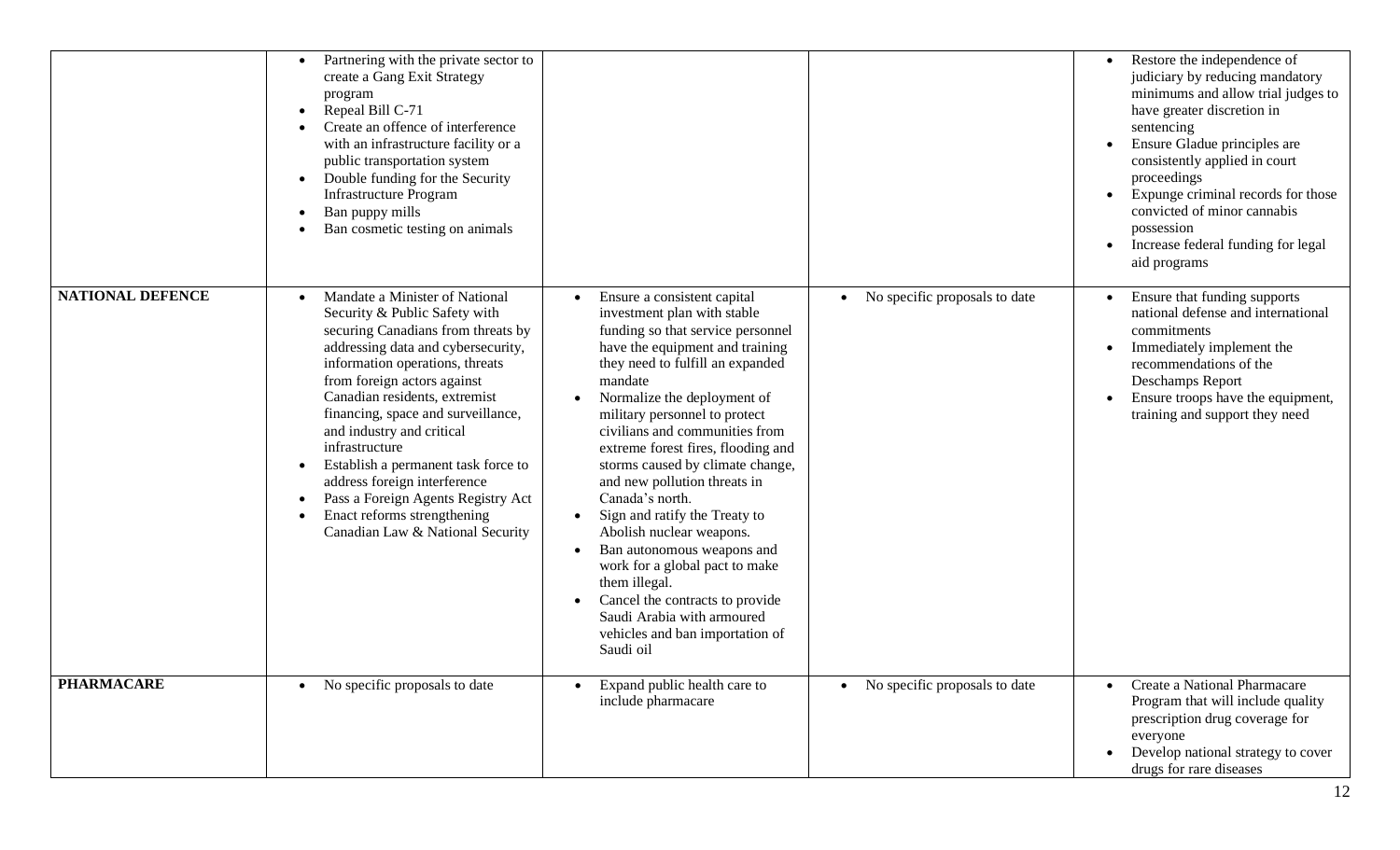| <b>RETIREMENT &amp; SENIORS</b> | Amending the Home Accessibility<br>Tax Credit by increasing the limit<br>from $$10,000$ per dwelling to<br>\$10,000 per person to help Seniors<br>stay in their home<br>Introduce the Canada Seniors Care<br>$\bullet$<br>Benefit, paying \$200 per month per<br>household to any Canadian who is<br>living with and taking care of a<br>parent over the age of 70<br>\$3 billion of infrastructure funding<br>$\bullet$<br>over the next three years to<br>renovate Long-Term Care Homes<br>Change legislation to ensure that<br>$\bullet$<br>pensioners have priority over<br>corporate elites in bankruptcy or<br>restructuring | Create national standards for care<br>$\bullet$<br>and staffing levels at long-term<br>care facilities under Canada<br>Health Act; eliminate for-profit<br>service | Restoring the retirement age to 65<br>from $67$<br>Increasing the Guaranteed Income<br>Supplement by \$500 for single<br>seniors and \$750 for senior couples<br>Providing more than \$900 for<br>single seniors and \$1,500 for senior<br>couples, on top of regular benefits,<br>for low-income seniors to get<br>through the pandemic | Create mandatory, industry<br>financed pension insurance<br>program<br>• Create a Pension Advisory<br>Commission to develop long term<br>plan to enhance old age security,<br>and boost the Guaranteed Income<br>Supplement<br>National Seniors Strategy to make<br>seniors health care a priority and<br>tackle seniors' poverty<br>Fund a National Dementia Strategy<br>and elder abuse prevention plan |
|---------------------------------|------------------------------------------------------------------------------------------------------------------------------------------------------------------------------------------------------------------------------------------------------------------------------------------------------------------------------------------------------------------------------------------------------------------------------------------------------------------------------------------------------------------------------------------------------------------------------------------------------------------------------------|--------------------------------------------------------------------------------------------------------------------------------------------------------------------|------------------------------------------------------------------------------------------------------------------------------------------------------------------------------------------------------------------------------------------------------------------------------------------------------------------------------------------|-----------------------------------------------------------------------------------------------------------------------------------------------------------------------------------------------------------------------------------------------------------------------------------------------------------------------------------------------------------------------------------------------------------|
| <b>TECHNOLOGY</b>               | Repeal Bill C-10<br>$\bullet$<br>Lower cellphone and internet bills<br>$\bullet$<br>Cut the income tax rate in half for<br>$\bullet$<br>new patented technologies<br>developed in Canada                                                                                                                                                                                                                                                                                                                                                                                                                                           | No specific proposals to date<br>$\bullet$                                                                                                                         | No specific proposals to date<br>$\bullet$                                                                                                                                                                                                                                                                                               | Price cap to ensure Canadians<br>aren't paying more than the global<br>average for cell phone & internet<br>Declare high speed internet an<br>essential service and ensure all<br>Canadians have access within<br>four years<br><b>Introduce a Telecom Consumers</b><br>Bill of Rights to end price<br>gouging                                                                                            |
| <b>TRADE</b>                    | End the importation of wild or<br>$\bullet$<br>exotic animals that carry risk<br>Reinstate PPE tariff<br>$\bullet$<br><b>Implement a Liquified Natural Gas</b><br>$\bullet$<br>export strategy<br>Withdraw from the Asian<br>$\bullet$<br><b>Infrastructure and Investment Bank</b><br>Work on a "CANZUK" trade<br>$\bullet$<br>agreement with Australia, New<br>Zealand and the United Kingdom<br>Revise supply chain legislation to<br>enforce a commitment not to                                                                                                                                                               | No specific proposals to date.<br>$\bullet$                                                                                                                        | $\overline{No}$ specific proposals to date                                                                                                                                                                                                                                                                                               | Engage with Canadians on costs<br>and benefits of potential trade deals<br>& ensure agreements are consistent<br>with UNDRIP                                                                                                                                                                                                                                                                              |